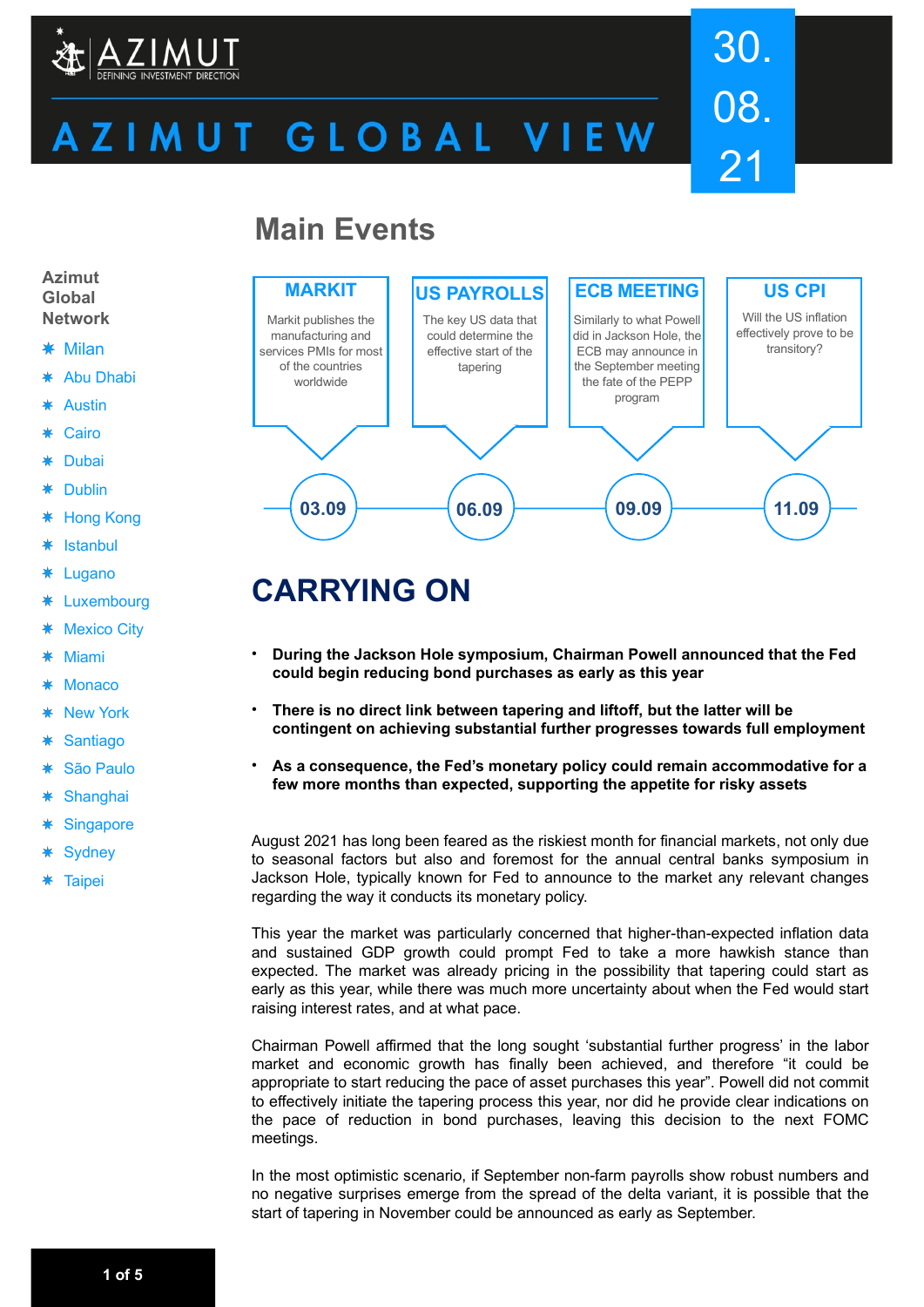

# **(continued)**



 *Source: FINRA, Bloomberg, Azimut elaborations Source: BofA Global Research, data from 1-Jan-28 to 16-Aug-21*

Moreover, the start of tapering takes place at a historical moment in which the US fiscal deficit should begin to shrink towards more contained levels, provided that no new major fiscal measures are approved in the fall. With the fiscal deficit narrowing, not reducing QE would have been like increasing the amount of money being injected into the financial system (issuing new treasury bonds to finance the fiscal deficit absorbs liquidity from the market, while QE provides liquidity to the market; if the fiscal deficit narrows and QE remains unchanged, the net money supply to the market increases). Considering that the abundant liquidity has been the driver not only of the increases in financial markets but also of the use of financial leverage, tapering the bond purchases now may prevent even more speculative behavior (the top left chart above reports the S&P500 against the margin debt to fund speculative positions, and the net margin balance; the higher the margin debt and the lower the net margin balance, the more leveraged the market)

But the most important and reassuring message that Mr. Powell conveyed to the market is that there is no link between the tapering and the subsequent decision on lifting interest rates. In his words, "the timing and pace of the coming reduction in asset purchases will not be intended to carry a direct signal regarding the timing of interest rate liftoff, for which we have articulated a different and substantially more stringent test". Also, Mr. Powell did not provide any hints as to when the rate hikes might begin, which was also interpreted as dovish by the market.

He also continued to downplay any concerns about inflation, which is still believed to be transitory and concentrated on a few items related to the reopening, not the widespread inflation. Therefore any tightening in response to factors that turn out to be temporary will slow down the recovery in place and push inflation lower than desired, causing more harm than good.

As a result of the above dovish messages, financial markets have continued their advance, with the S&P500 closing to a new all-time high for the  $53<sup>rd</sup>$  time this year on an annualized basis - we are approaching the same level of daily record highs reached in 1995.

Going forward, the actual start and pace of tapering, the evolution of the pandemic and the resilience of the economy in the face of the expiration of extraordinary unemployment benefits will be key to determining whether these markets still have room for growth, or whether a healthy retracement will begin to unfold.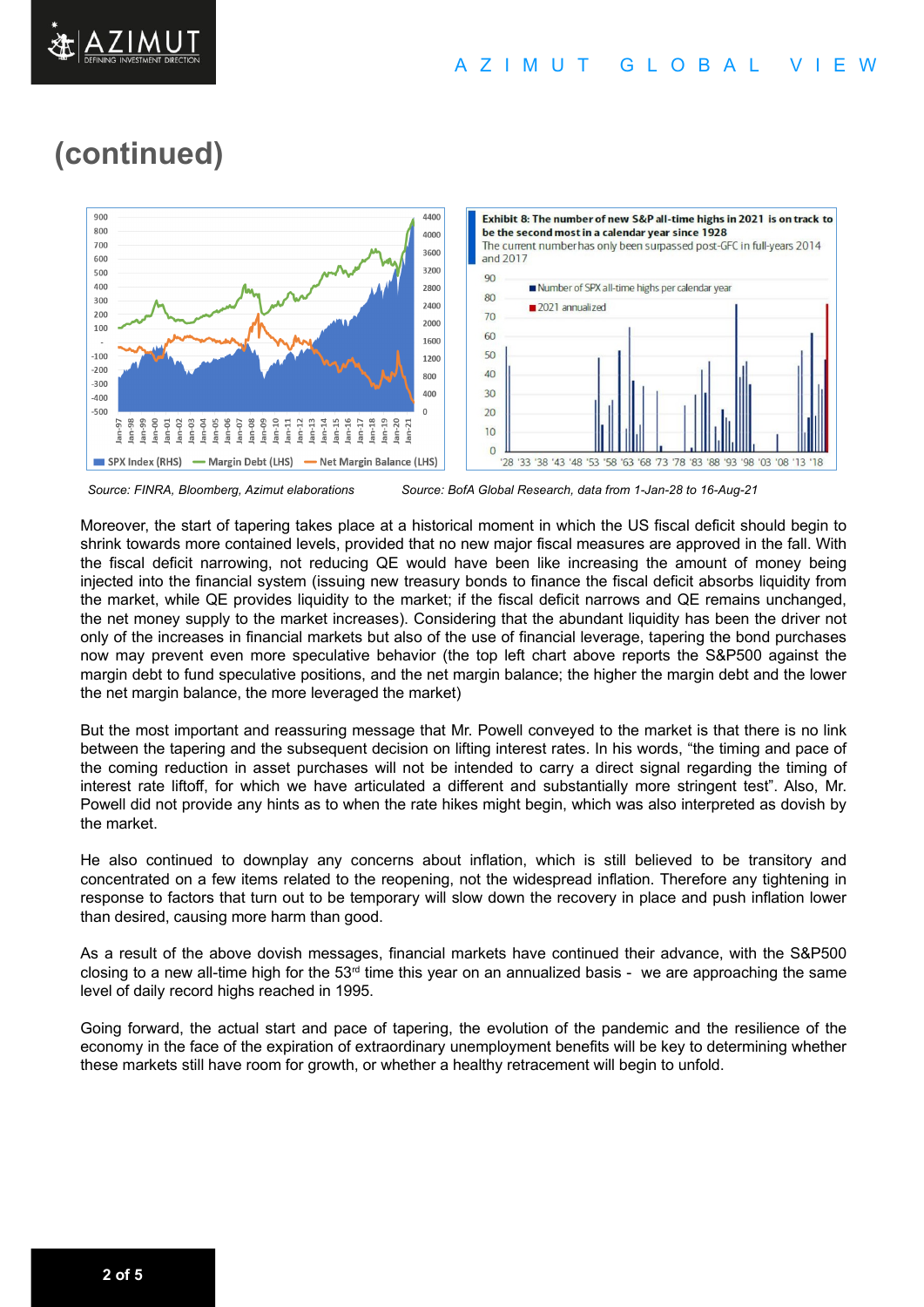

# **Asset Allocation View**

| <b>Equity</b>               |                  |              |                |         |  |
|-----------------------------|------------------|--------------|----------------|---------|--|
| <b>Developed Markets</b>    |                  |              | <b>Upgrade</b> |         |  |
| <b>Emerging Markets</b>     |                  |              |                |         |  |
| <b>Fixed Income</b>         |                  |              |                |         |  |
| Developed Markets Sovereign |                  |              |                |         |  |
| Developed Markets Corporate |                  |              |                |         |  |
| <b>Emerging Markets</b>     |                  |              |                |         |  |
| <b>Commodities</b>          |                  |              |                |         |  |
| <b>Currencies</b>           | Commentary below |              |                |         |  |
|                             |                  | <b>UNDER</b> | ÷              | NEUTRAL |  |

## **Equity**

#### **Developed Markets**



We upgraded our recommendation on Developed Markets Equities to **Neutral**. The most-awaited event of August, the annual symposium in Jackson Hole, has been concluded with no surprise as elaborated in the prologue of this report. The reassurance that the tapering is not tied to any subsequent action on interest rates means that easy monetary conditions may persist for a few more months; granting a return to a neutral stance on equities. Within equities, we have a preference for more defensive ones. In terms of regions, we continue to prefer Europe.

#### $\equiv$ **US Europe Japan**

#### **Emerging Markets**

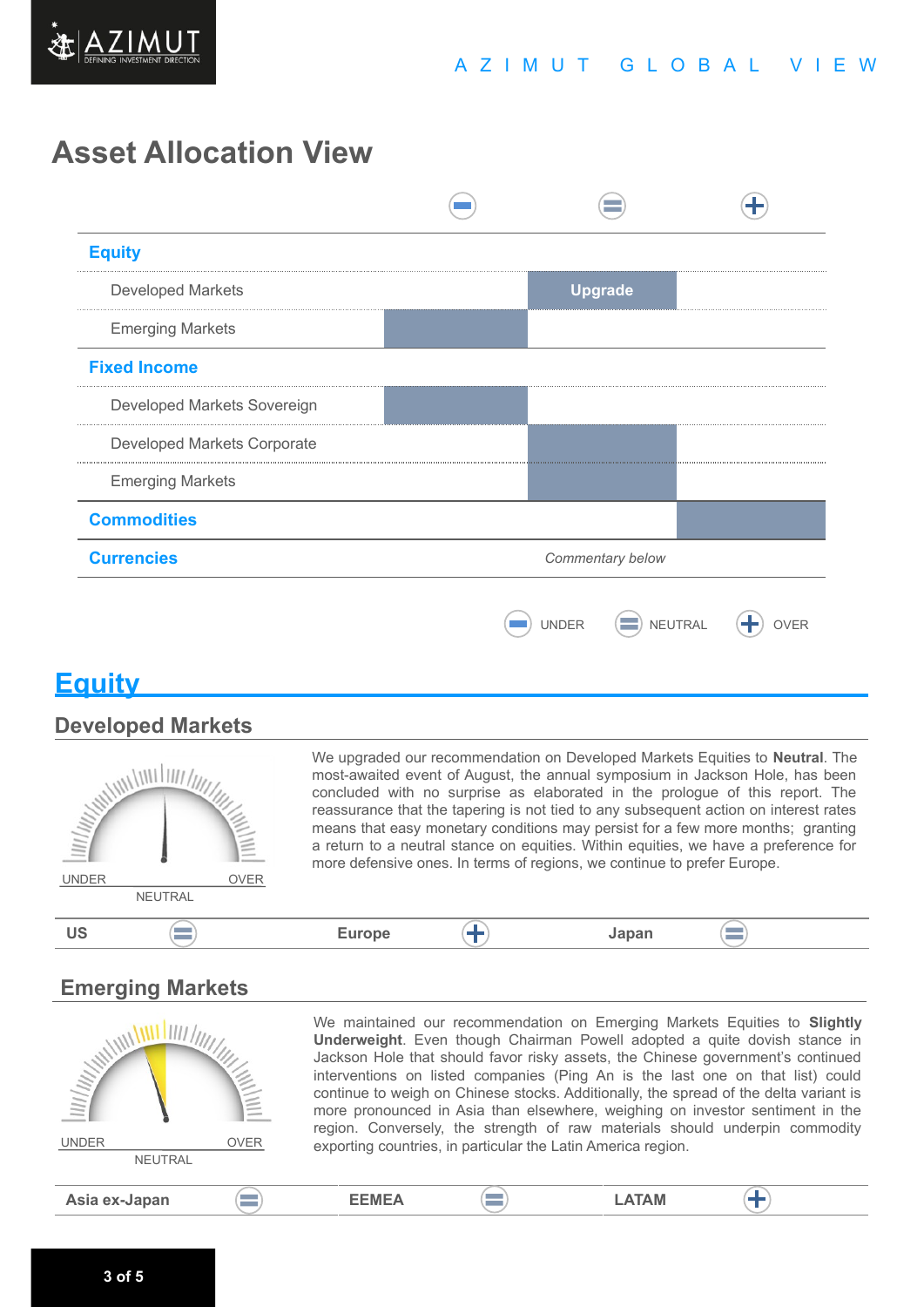

#### A Z I M U T G L O B A L V I E W

### **Fixed Income**

#### **Developed Markets Sovereign**

| <b>MANAGEMENT</b>              | <b>ANIMAL</b>       |                       |          | We maintained our overall <b>Underweight</b> recommendation on Developed Markets<br>Sovereign Bonds. Over the medium term, we still expect to see higher rates due the<br>tapering by the Fed, a not-so-transitory inflation and more contained fallouts from the<br>delta variant. Within sovereign bonds we currently have no particular preferences in<br>terms of regions/curves, but if the ECB also announces a tapering of its PEPP<br>program, then we might turn more negative on European Core bonds. |  |
|--------------------------------|---------------------|-----------------------|----------|-----------------------------------------------------------------------------------------------------------------------------------------------------------------------------------------------------------------------------------------------------------------------------------------------------------------------------------------------------------------------------------------------------------------------------------------------------------------------------------------------------------------|--|
| <b>UNDER</b><br><b>NEUTRAL</b> | <b>OVER</b>         |                       |          |                                                                                                                                                                                                                                                                                                                                                                                                                                                                                                                 |  |
| <b>EU Core</b>                 | <b>EU Periphery</b> | <b>US</b><br>Treasury | $\equiv$ | Japanese JGB                                                                                                                                                                                                                                                                                                                                                                                                                                                                                                    |  |

#### **Developed Markets Corporate**



We maintained our **Neutral** recommendation on Developed Markets Corporates. Within DM Corporates we prefer bonds on the short-end of the curve with acceptable ratings. We continue to dislike long dated IG bonds due to their yields not being so different from sovereign bonds, and are therefore exposed to downside when rates nnormalize. Considering the increasingly uncertain scenario priced in by the sovereign bonds, we prefer to maintain a cautious stance also in the crossover/high yield segments, even if central banks monetary policies remain fully supportive.

 $\left( \equiv \right)$ 

#### **Emerging Markets**

| <b>WILLIAM AND STRAIGHT</b> |             | We kept our recommendation as <b>Neutral</b> . Emerging Markets Bonds spreads have<br>compressed less than the developed market bonds with similar risk. Considering the<br>reduction in the long end of the US rates, the ample liquidity, the hunt for yield and<br>the fact that the Fed will wait some time before rising rates, Emerging Market bonds<br>could still be attractive even considering the possibility of a slower reopening due to<br>the delta variant. For the EM Hard Currencies, we have a preference for low duration<br>strategies. |  |                         |  |
|-----------------------------|-------------|--------------------------------------------------------------------------------------------------------------------------------------------------------------------------------------------------------------------------------------------------------------------------------------------------------------------------------------------------------------------------------------------------------------------------------------------------------------------------------------------------------------------------------------------------------------|--|-------------------------|--|
| <b>UNDER</b>                | <b>OVER</b> |                                                                                                                                                                                                                                                                                                                                                                                                                                                                                                                                                              |  |                         |  |
| <b>NEUTRAL</b>              |             |                                                                                                                                                                                                                                                                                                                                                                                                                                                                                                                                                              |  |                         |  |
| <b>Local Currency</b>       |             | <b>Hard Currency IG</b>                                                                                                                                                                                                                                                                                                                                                                                                                                                                                                                                      |  | <b>Hard Currency HY</b> |  |

| <b>Commodities</b>                            |                                                                                                                                                                                                                                                                                                                                                                                                                                                           |                   |                     |  |  |  |
|-----------------------------------------------|-----------------------------------------------------------------------------------------------------------------------------------------------------------------------------------------------------------------------------------------------------------------------------------------------------------------------------------------------------------------------------------------------------------------------------------------------------------|-------------------|---------------------|--|--|--|
| <b>William</b>                                | We maintained our Positive view on the asset class. We are positive in particular on<br>precious metals as they should benefit from lower risk-free rates and rising inflation.<br>Additionally, they could serve as an hedge in case of increased risk aversion. In terms<br>of the other commodities the view is less cautious, as the fear of a slower reopening<br>and normalization due to the delta variant could cause a short term consolidation. |                   |                     |  |  |  |
| <b>UNDER</b><br><b>OVER</b><br><b>NEUTRAL</b> |                                                                                                                                                                                                                                                                                                                                                                                                                                                           |                   |                     |  |  |  |
| <b>Precious</b>                               | <b>Energy</b>                                                                                                                                                                                                                                                                                                                                                                                                                                             | <b>Industrial</b> | <b>Agricultural</b> |  |  |  |